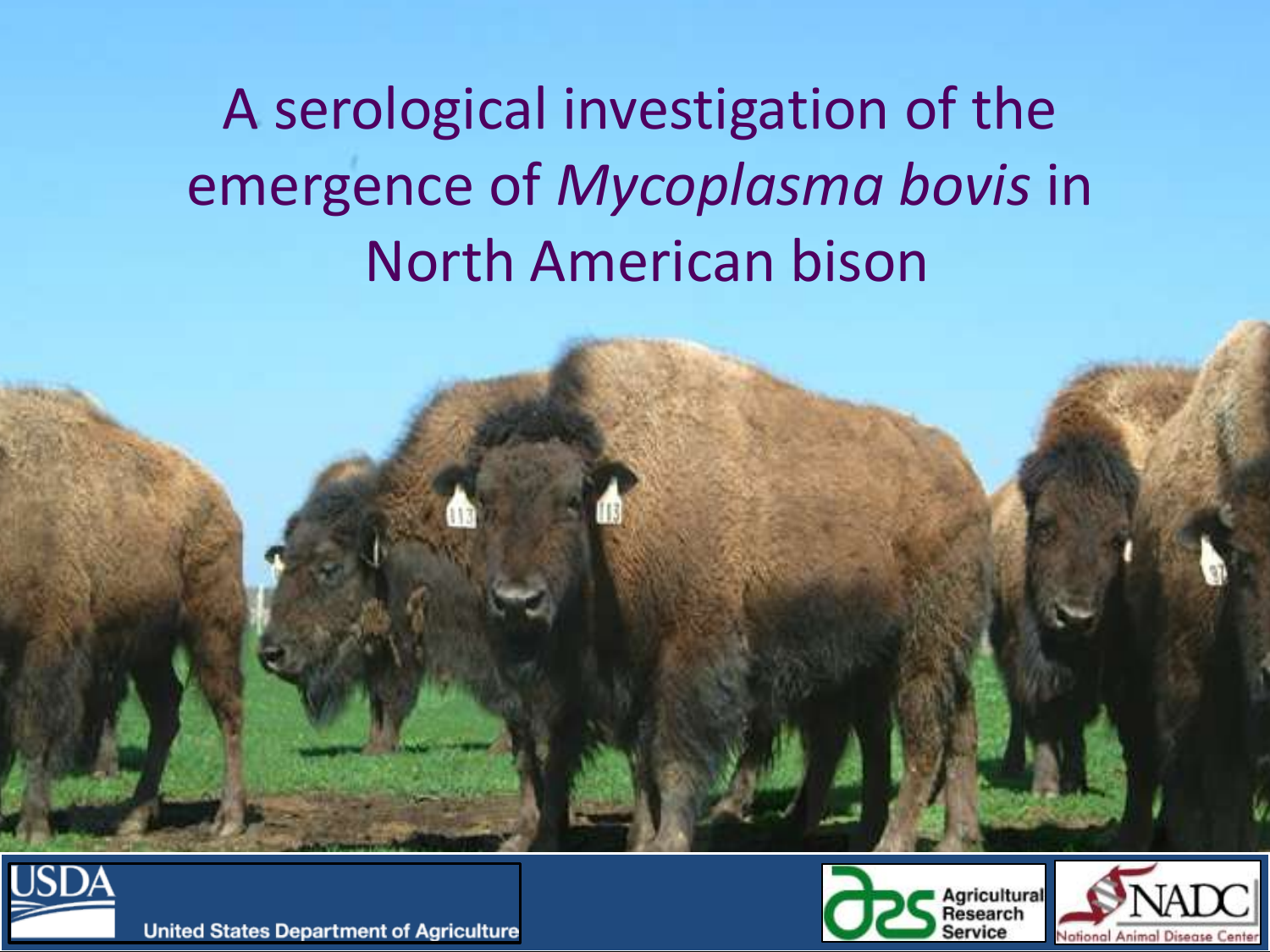### Key Questions

### Why has *M. bovis* only recently become a pathogen in bison?

Why is *M.* bovis a primary and highly virulent pathogen in bison?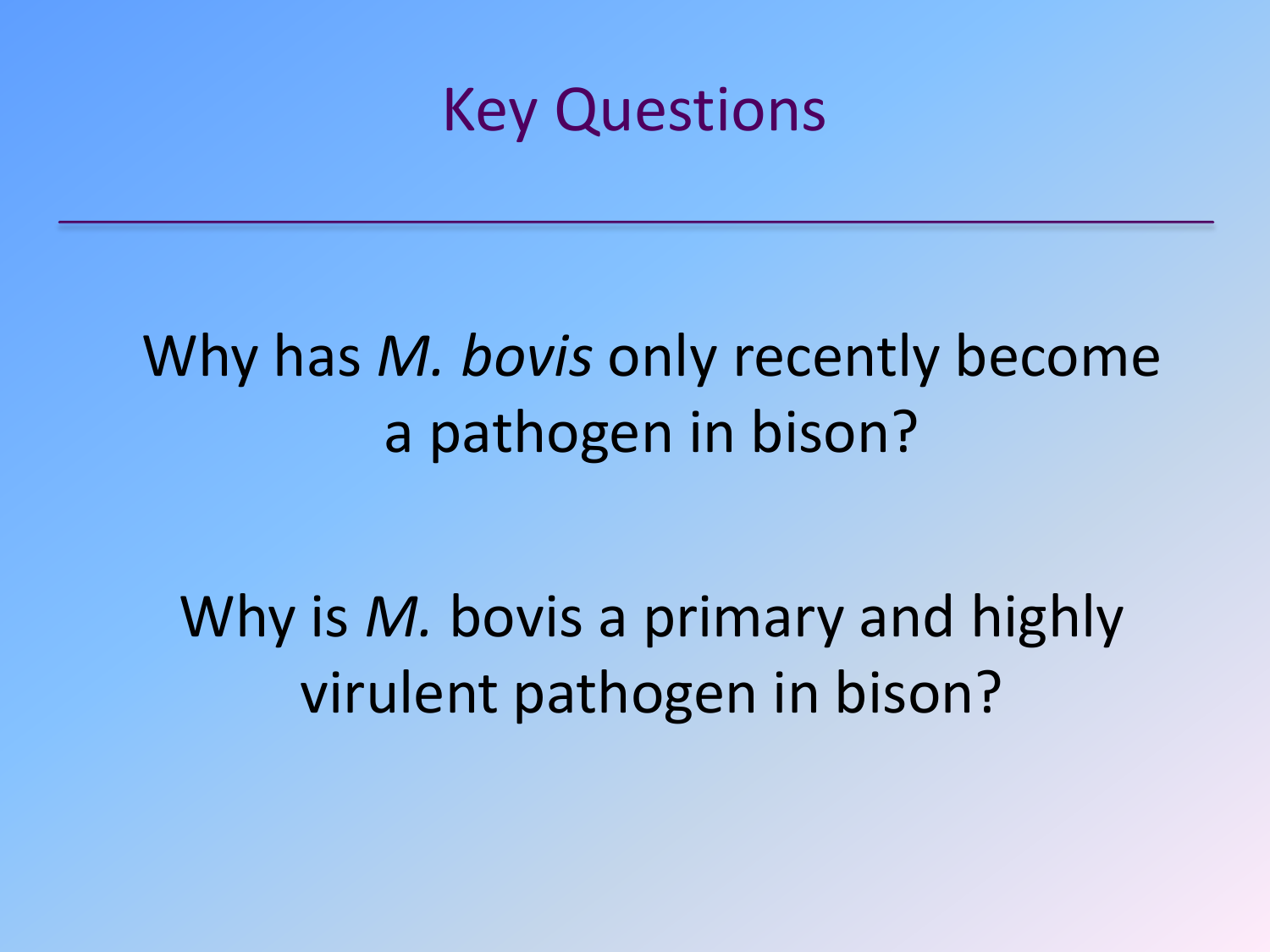# What led to the relatively recent appearance of *M. bovis* as a highly virulent pathogen in bison?

#### Changes in the environment / bison



Murray Woodbury, WCVM

- changes in management?
- new opportunities for transmission?
	- domesticated or wild animals?
	- fomites?

#### Changes in the bacterium

- evolution of a novel genetic variants? evolution of a novel genetic variants?
- altered virulence potential?
- altered host specificity? •altered host specificity?

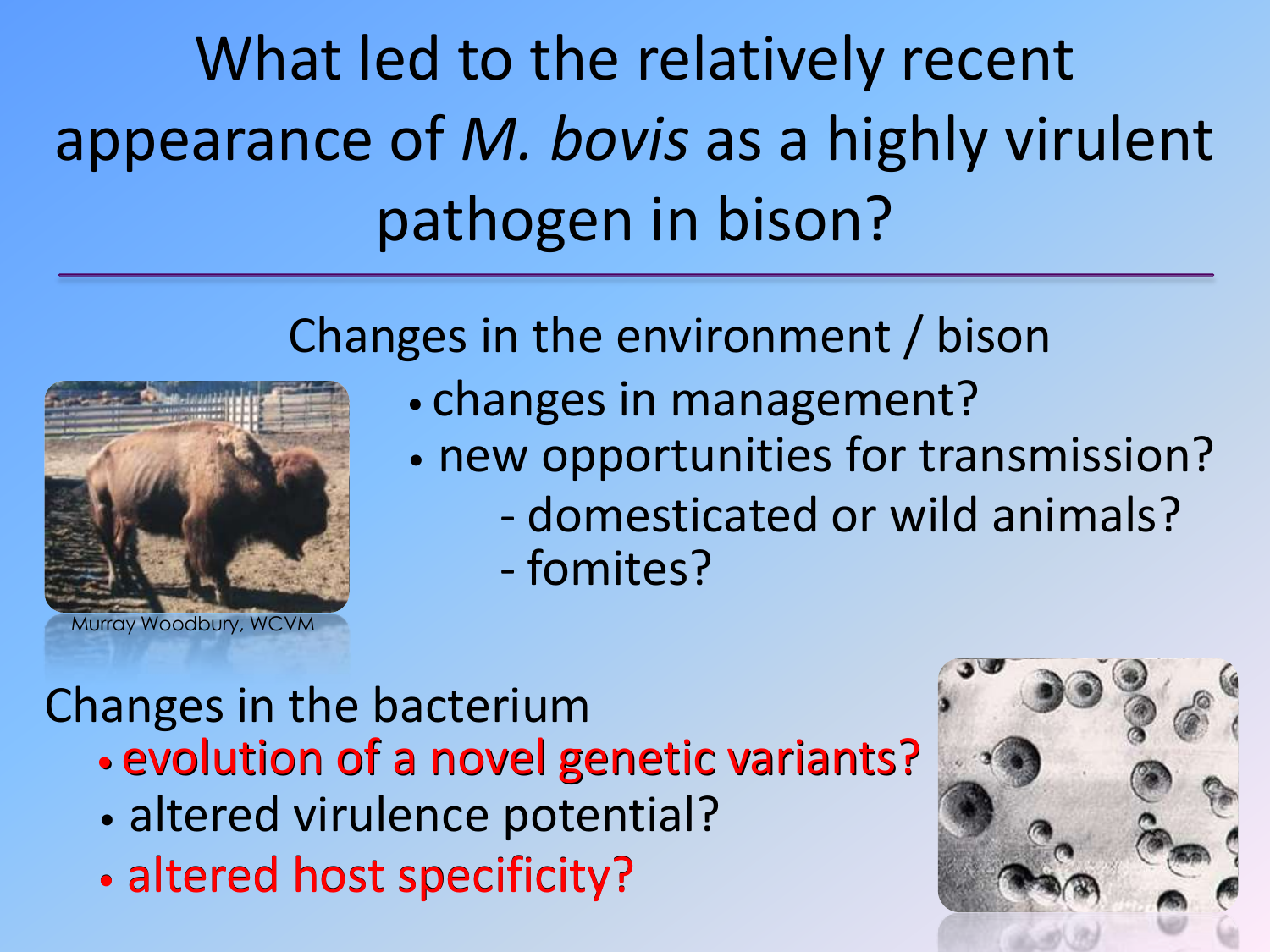## **Study Goals**

- Is there any evidence to suggest that healthy bison can be carriers of *M. bovis*?
- Is there any evidence that *M. bovis* infected healthy bison prior to the time it emerged as a disease problem?

- If so, how does the prevalence of infection in the pre-disease era compare to current prevalence in healthy bison?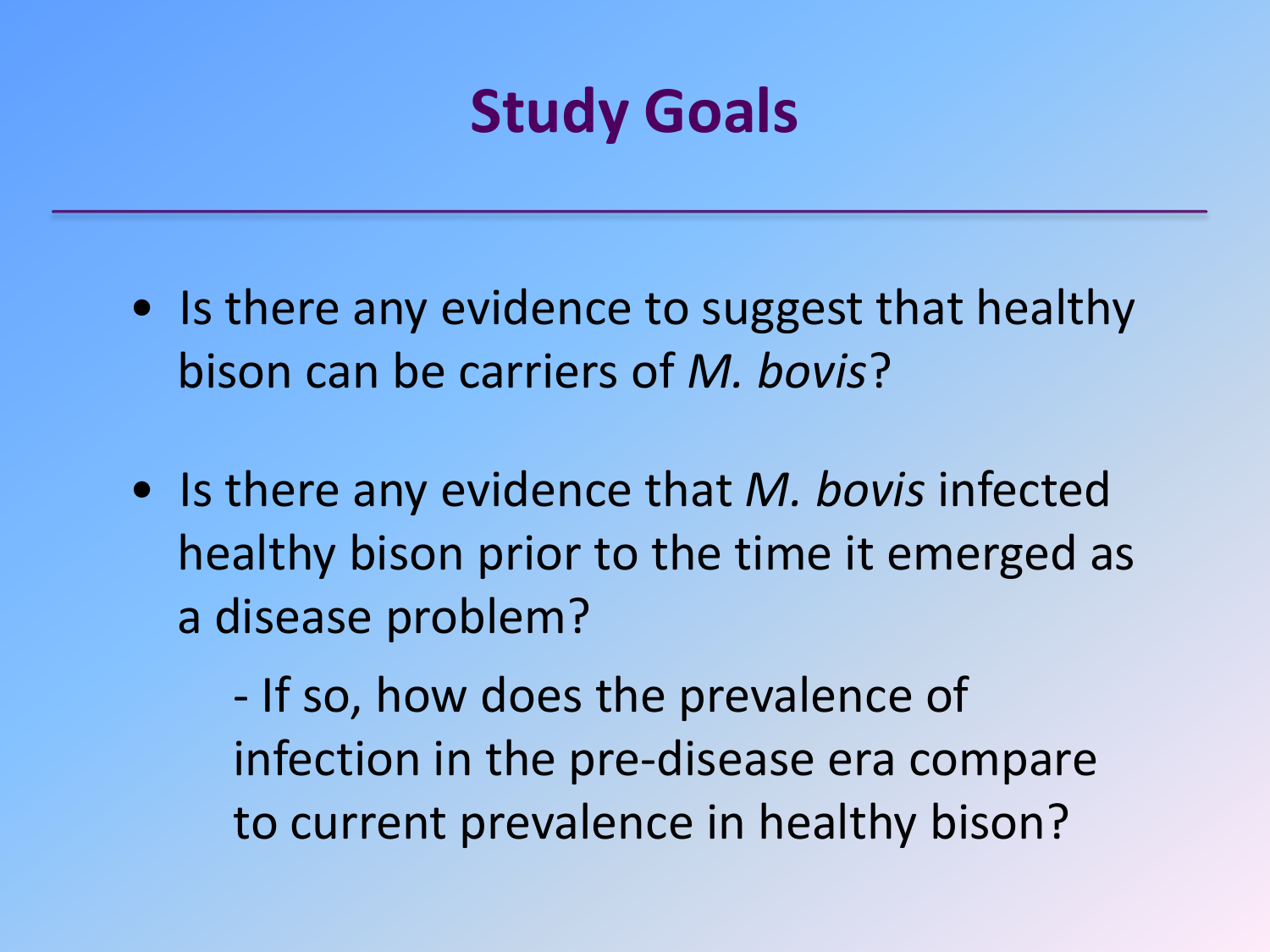

Year of collection for 2635 sera acquired from bison in the U.S. (n = 959) or Canada (n = 1675). Not represented are 155 sera from Canadian bison known only to have been collected between either 1996 and 1998 or 2002 and 2006.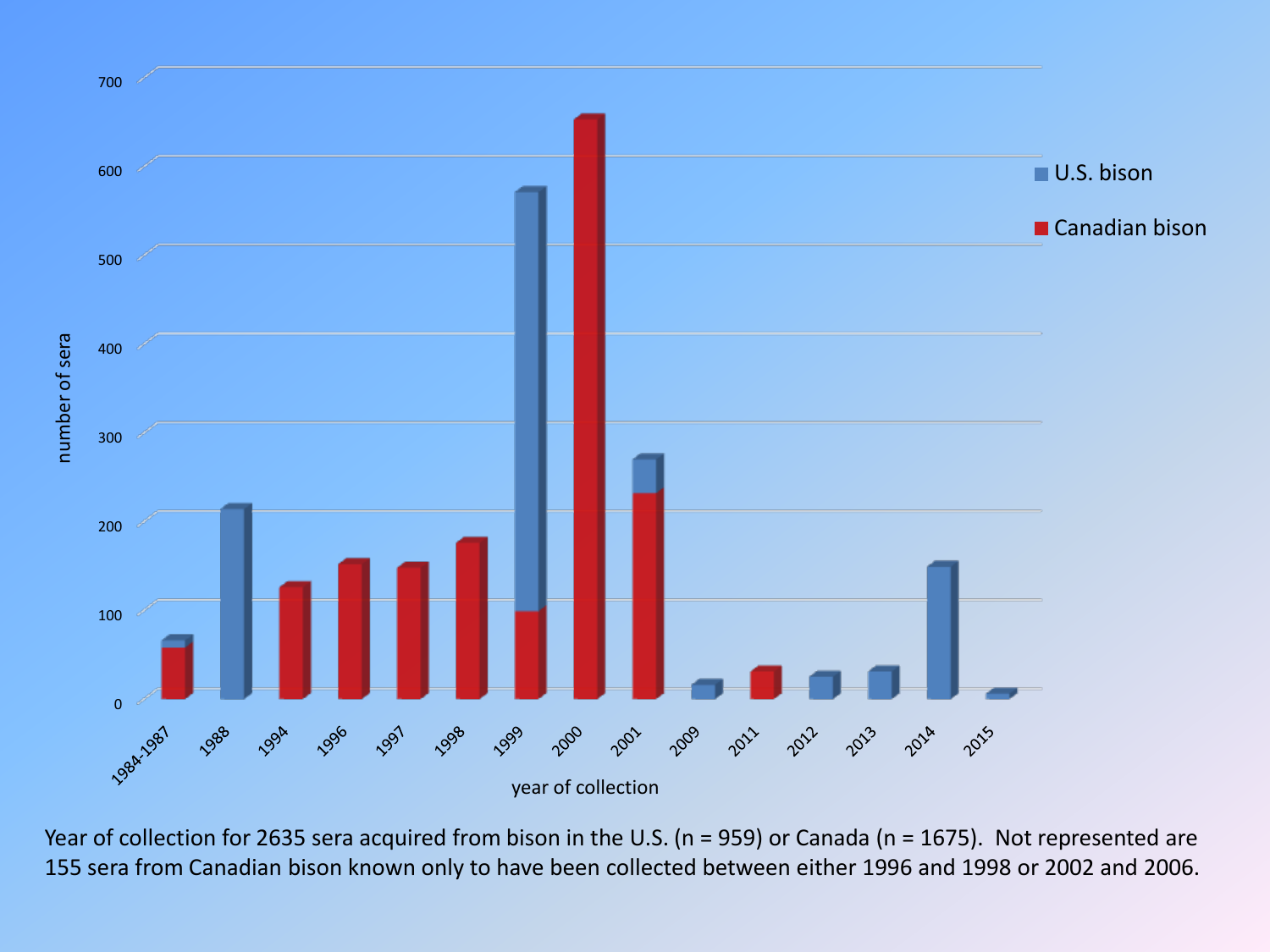

Proportion of 2790 sera that tested positive and negative for anti-*M. bovis* antibodies, sorted by year of collection.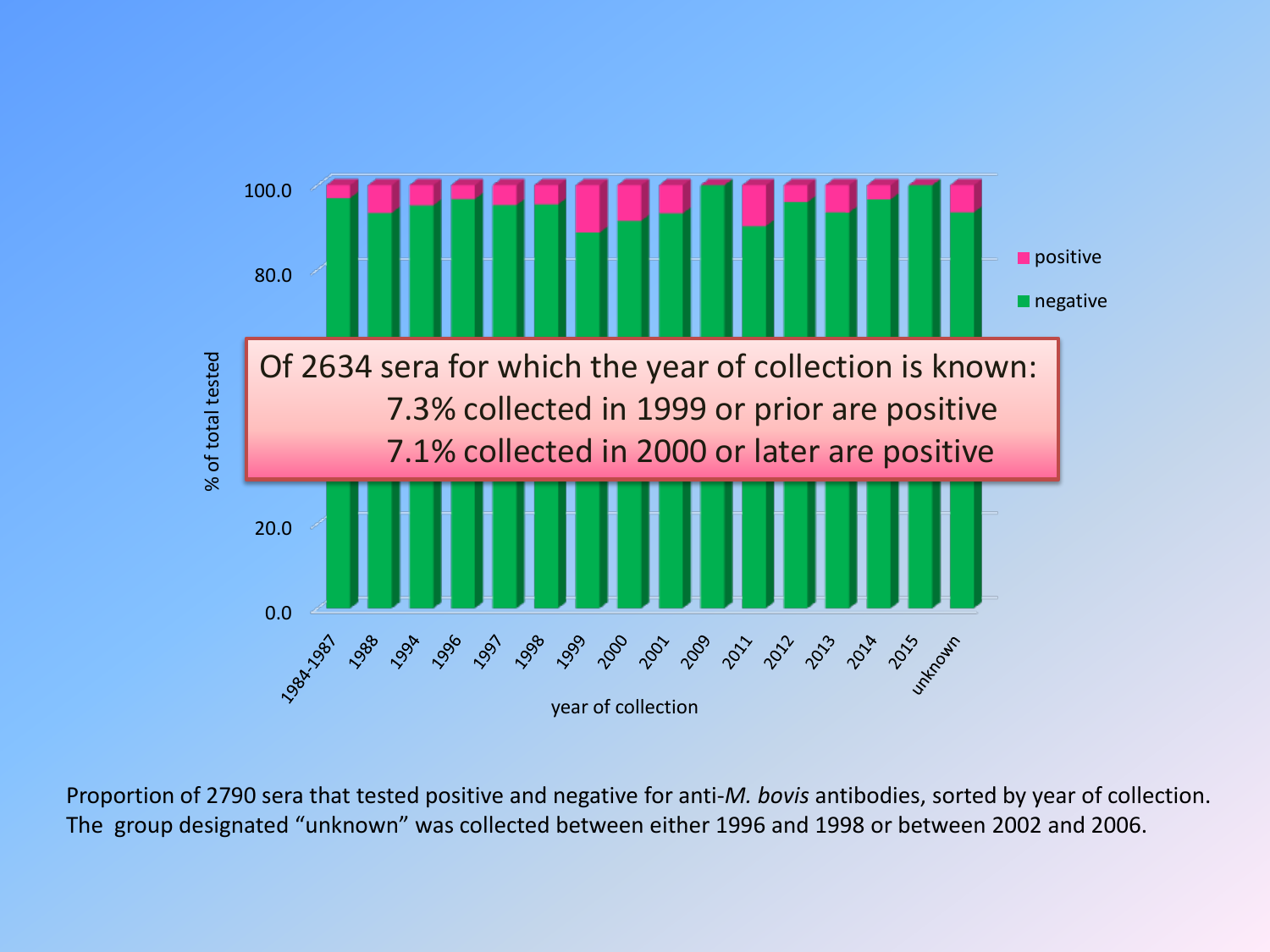

Proportion of sera that tested positive for anti-*M. bovis* antibodies, sorted by herd, farm or single source of origin and collection date. Not represented are 155 sera from Canadian bison in the Hook Lake herd (Can-O, 5.8% positive) known only to have been collected between either 1996 and 1998 or 2002 and 2006. Note that one Canadian herd (Can-O) was sampled on three different occasions while one Canadian herd (Can-P) and three U.S. herds (US-M, US-N and US-O) were sampled on two different occasions.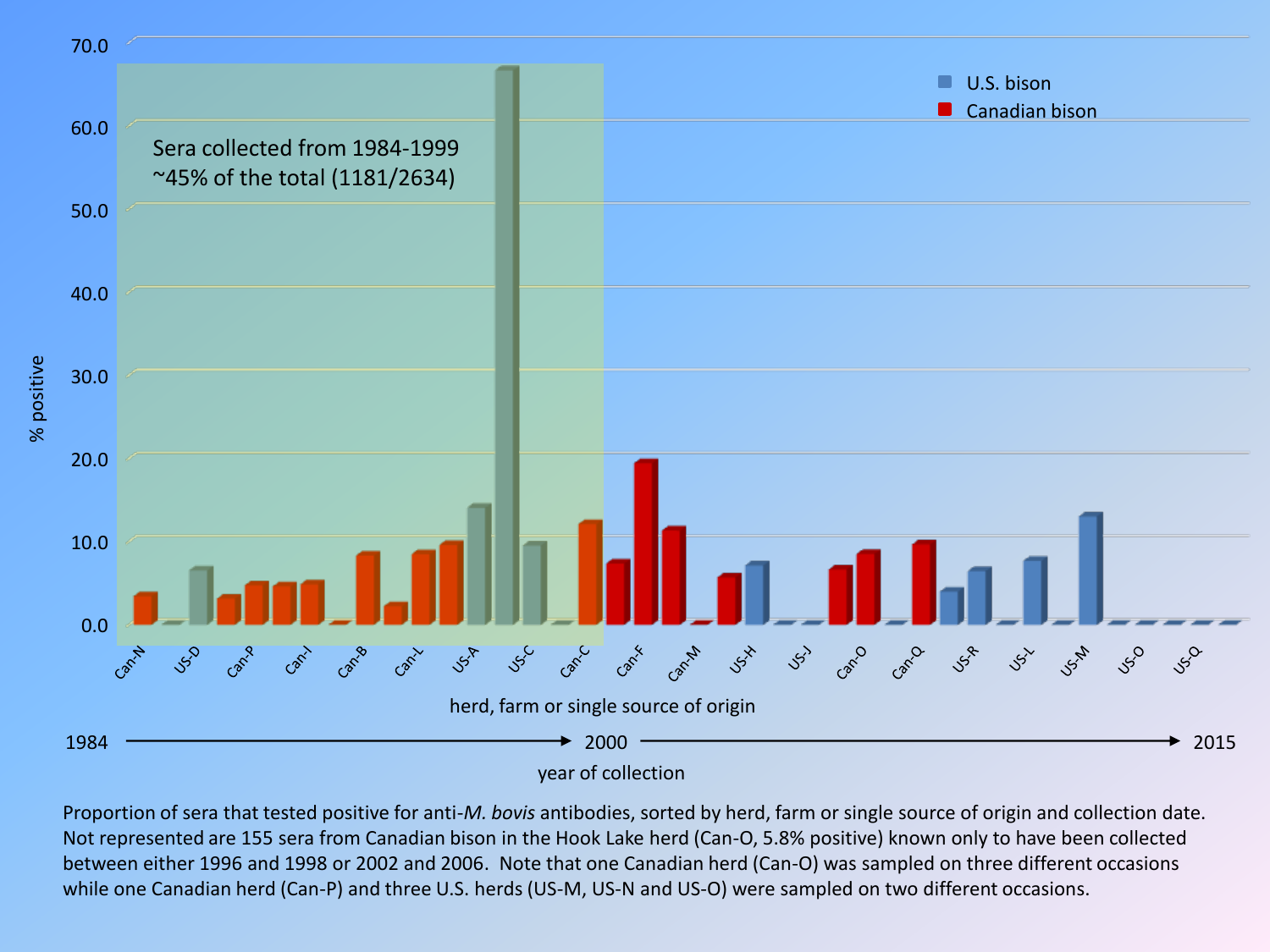## **Management Practices Used at the Location of Origin**



Proportion of the 2790 sera in this study collected from U.S. bison (blue segments) or Canadian bison (red segments), further categorized according to management practices at the location of origin. No sera in the study are known to have originated from farmed bison in the U.S.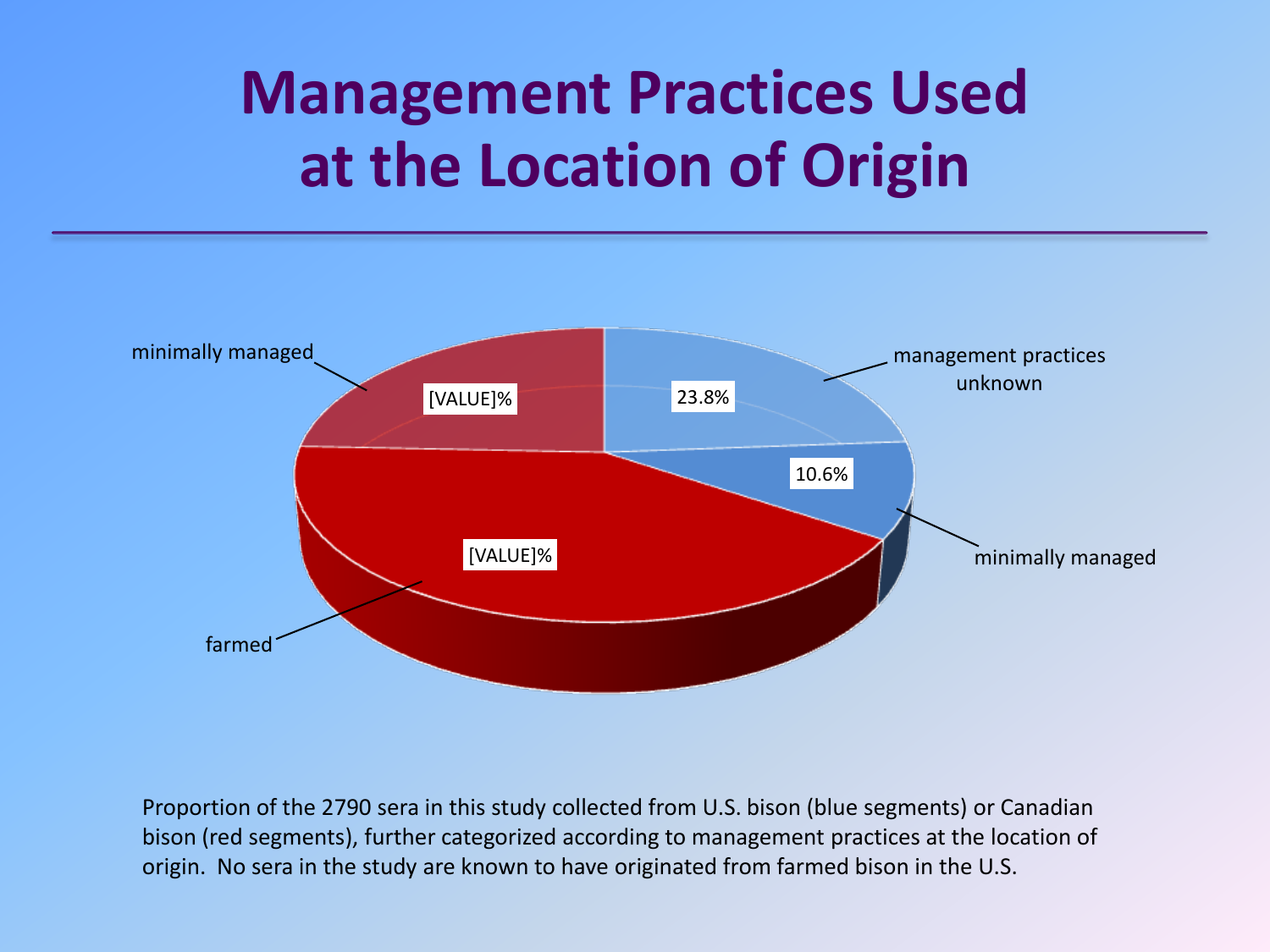## Effect of Management Practices on Seroprevalence

| Management practice, year collected | % pos |
|-------------------------------------|-------|
| Minimally managed, all (n=974)      | 4.6   |
| Farmed, all $(n=1152)$              | 7.7   |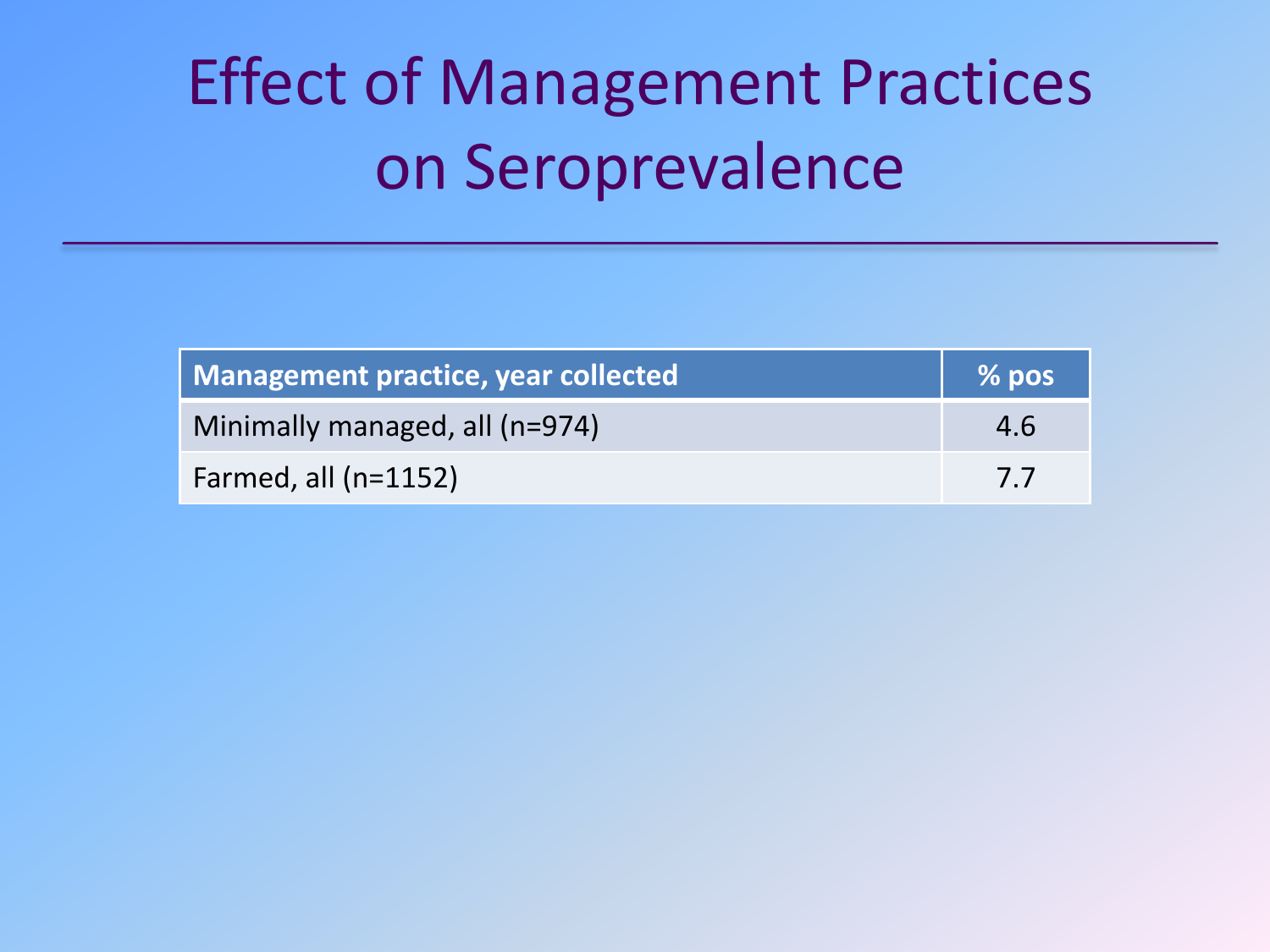# Effect of Management Practices on Seroprevalence

| <b>Management practice, year collected</b> | $\frac{9}{26}$ pos |
|--------------------------------------------|--------------------|
| Minimally managed, all (n=974)             | 4.6                |
| Farmed, all $(n=1152)$                     | 7.7                |
| Minimally managed 1999 or earlier (n=266)  | 4.9                |
| Farmed, 1999 or earlier (n=526)            | 5.3                |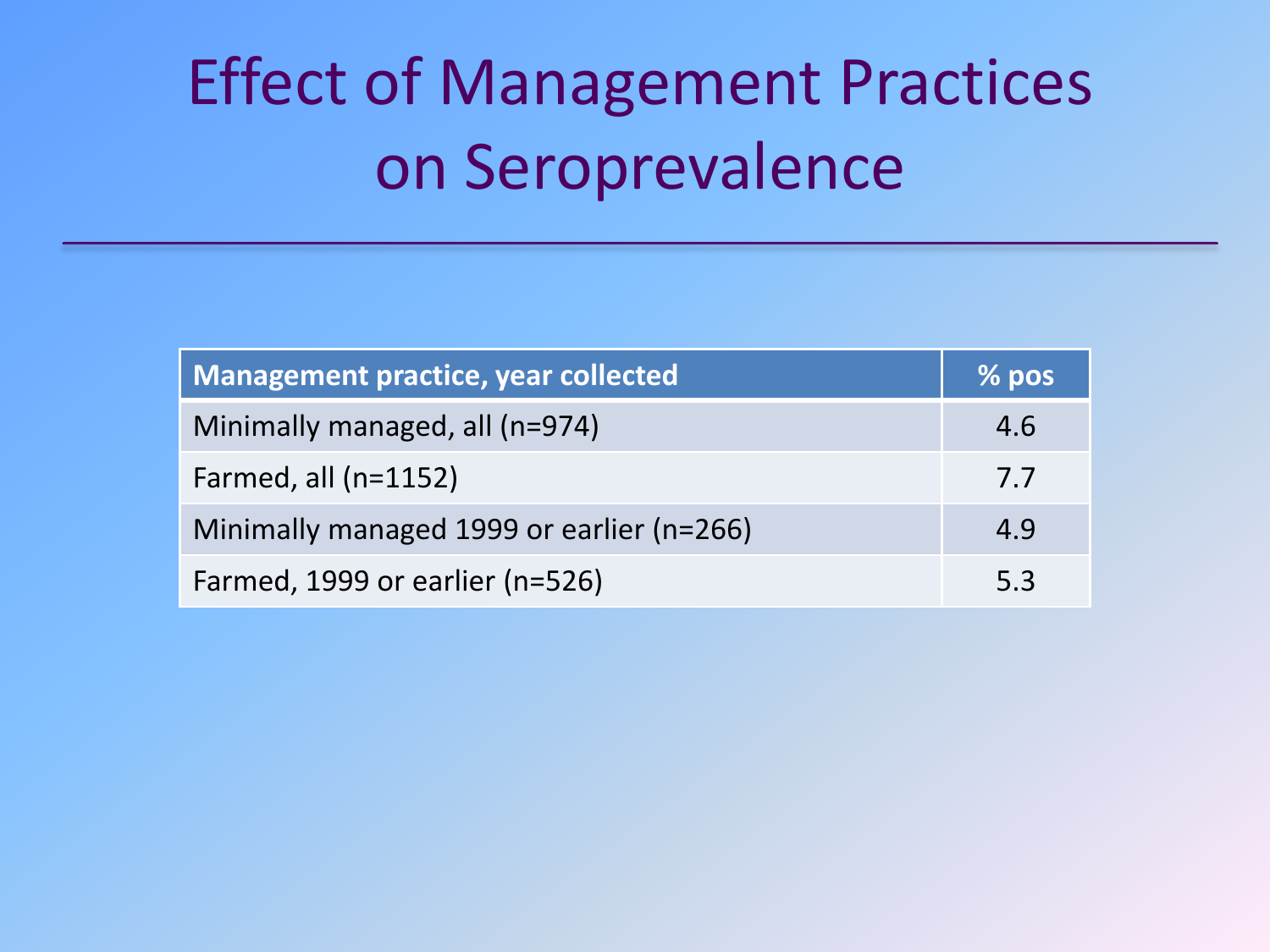# Effect of Management Practices on Seroprevalence

| <b>Management practice, year collected</b> | $%$ pos |
|--------------------------------------------|---------|
| Minimally managed, all (n=974)             | 4.6     |
| Farmed, all $(n=1152)$                     | 7.7     |
| Minimally managed 1999 or earlier (n=266)  | 4.9     |
| Farmed, 1999 or earlier (n=526)            | 5.3     |
| Minimally managed, 2000 or later (n=553)   | 4.2     |
| Farmed, 2000 or later (n=626)              | 9.7     |